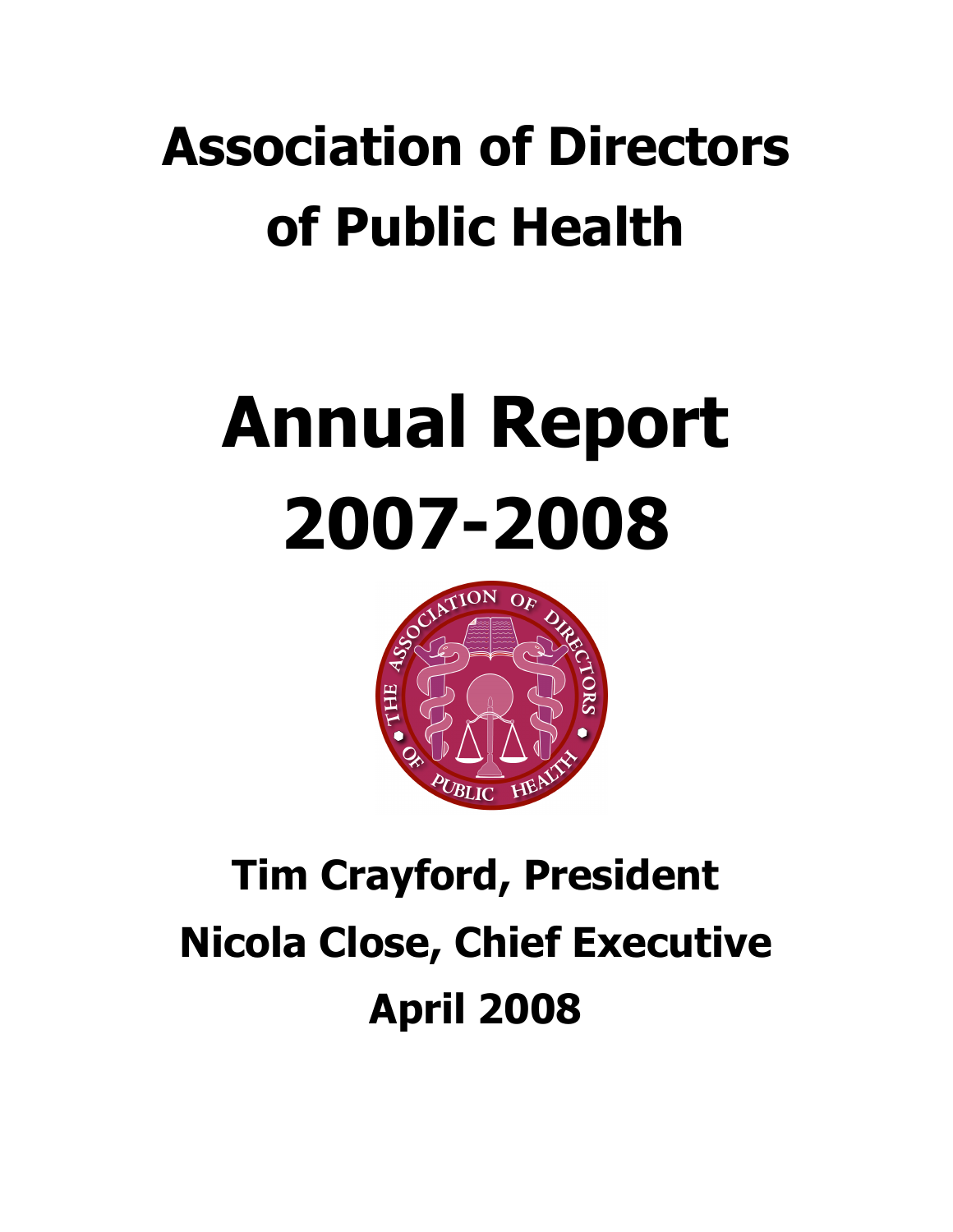# Foreword by the President

This has been a year of solid progress for our Association.

The biggest strides this year have been in improved governance and sustainability.

I am delighted to say that we have opened a small executive office hosted by Cambridgeshire PCT, which is led by Nicola Close. This function has greatly improved our capacity to provide membership services.

Second, we have started to become self-sustaining. We went out in February with a call for subscriptions, as mandated by the AGM last year. Only about a dozen PCTs have decided not to pay, and a similar number have been unable to pay. That leaves a significant majority of us who are likely to contribute to the work of the Association.

Third, we have introduced stronger democracy, through a systematic approach to regional and national representation.

In policy, we have developed significant alliances with other public health and Transport bodies on our Active Transport policy call released last month. We are also working jointly with the Faculty to produce our position statement on alcohol.

Finally, we have worked with Sir Muir Gray to develop the public health commissioning network. Introducing a network of lead departments on particular conditions, we will increase the efficiency and timeliness with which we are able to analyse clinical evidence.

This feels very much as if we are putting in place the right infrastructure to work effectively with our key partners in government and the non-statutory sectors.

Dr. Tim Crayford President Director of Public Health, Croydon PCT May 2008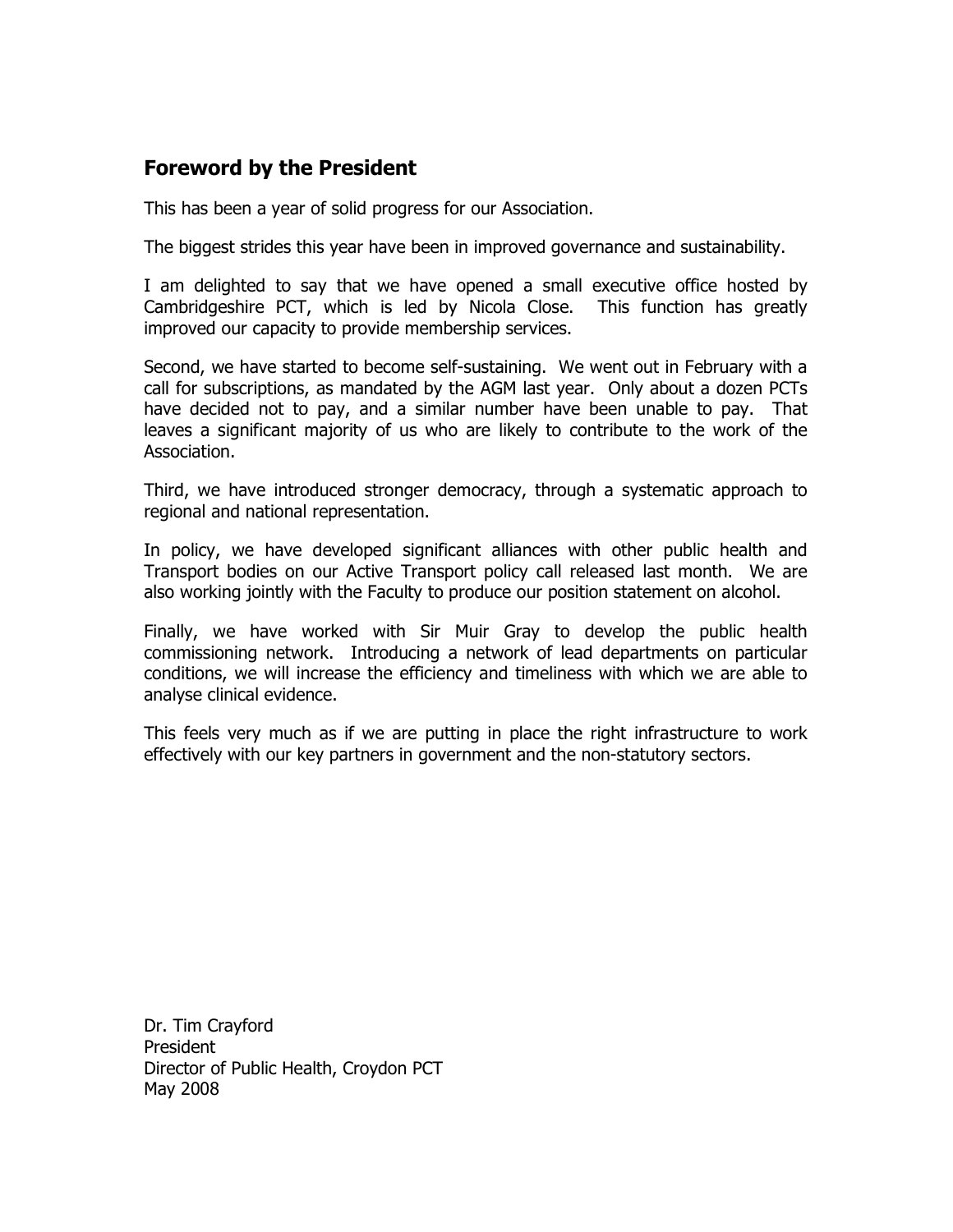# **Contents**

| Director of Public Health development and support 8            |
|----------------------------------------------------------------|
|                                                                |
|                                                                |
|                                                                |
|                                                                |
| Appendix 2 - ADPH Executive Membership 2007/08  11             |
|                                                                |
| Elected regional and country representatives (2007 - 2010): 12 |
|                                                                |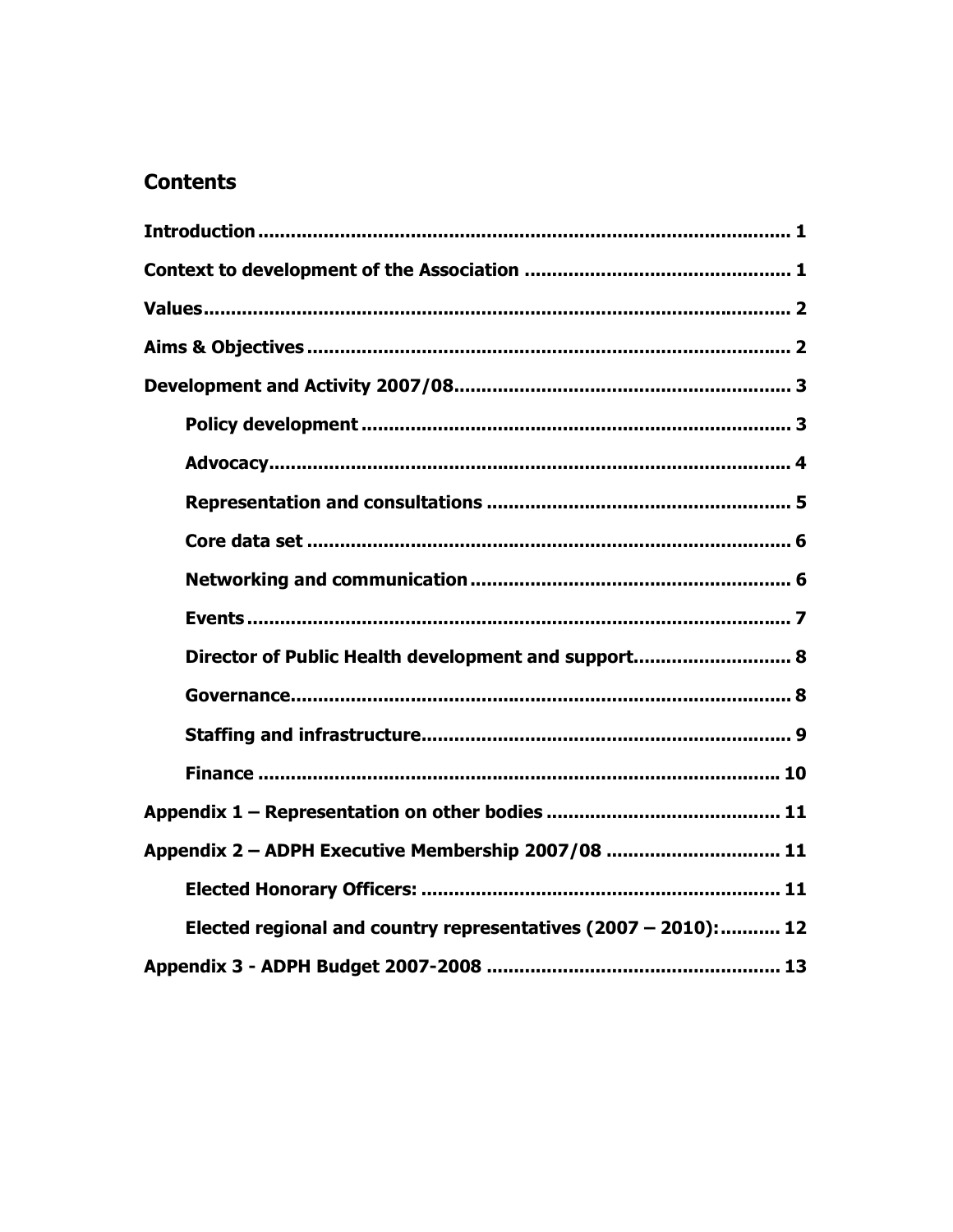# **Introduction**

This Annual Report for the year 2007/08 summarises the development of the Association in what has been a significant year, seeing the appointment of staff, introduction of a new governance structure, development of a Business Plan (2007- 2010), and the building of improved communication, services and support for members. It also details achievements in advocacy and policy work where the emphasis this year has been on collaboration and partnership.

# Context to development of the Association

Public Health has been high on the political agenda for several years now. The Wanless reviews brought a new understanding of the economic importance of public health measures to improve and protect health. The intransigence of health inequalities, the increasing importance of emergency planning and the need to commission health services more intelligently all mean the role of Public Health across the three domains is greater than ever.

The role of the Director of Public Health (DPH) with oversight across the whole agenda in leading public health teams and collaborating across agencies is key to achieving successful health outcomes. Devolution has brought some divergence in health policy across the UK but irrespective of changes in NHS structures and differences in the health agenda in the four UK countries the DPH as guardian of the population's health remains a vital and challenging job.

There are many national public health associations with a variety of remits. The emphasis now is on collaboration and partnership where goals are similar and support for each other where agendas overlap. Funding and indeed expertise is limited and duplication of effort is clearly wasted resource. The national Public Health organisations with a remit across the whole of public health are coming together not only to share knowledge and experience and maximise resources but also to strengthen their voice as advocates for health.

In 2006/08, the Department of Health provided financial support to enable the development of the ADPH, providing pump-priming for the appointment of staff to assure an Association fit for purpose.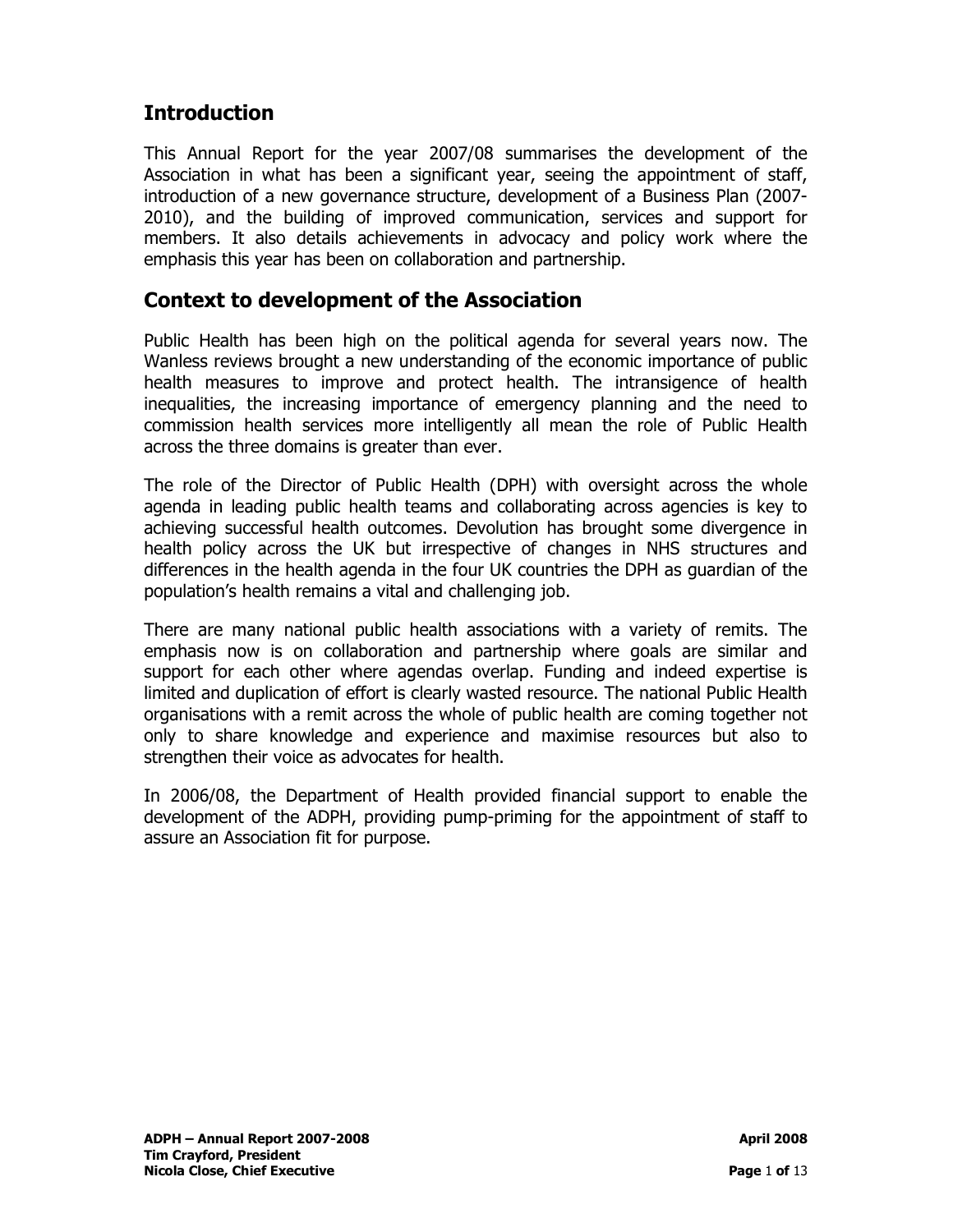# Values

As a public health association the ADPH aims to follow the values as laid down by the Faculty of Public Health. As a public sector organisation it expects its staff and executive to follow Nolan's seven principles of public life along with the more recently realised imperative of environmental awareness.

# Aims & Objectives

The aim of the ADPH is to support Directors of Public Health (DsPH) in improving and protecting the health of the population by working to:

- $\triangleright$  collate and present the views of DsPH on public health policy to national governments, the media and other organisations;
- $\triangleright$  influence legislation and policy at a local, regional, national and international level;
- $\triangleright$  facilitate a support network for DsPH to share ideas and good practice and support problem-solving;
- $\triangleright$  identify and fulfil the development needs of DsPH where practicable and appropriate;
- $\triangleright$  in collaboration with others, further the development of comprehensive, equitable public health policies through relevant statutory and other bodies.

As well as opportunistic interventions, there will be initiated prioritised activity where:

- $\triangleright$  DsPH are the major stakeholders;
- $\triangleright$  DsPH have specific and separate issues to consider;
- $\triangleright$  the DsPH contribution will have greater impact if expressed independently;
- $\triangleright$  there is a gap that is a priority for DsPH that is not being covered by others.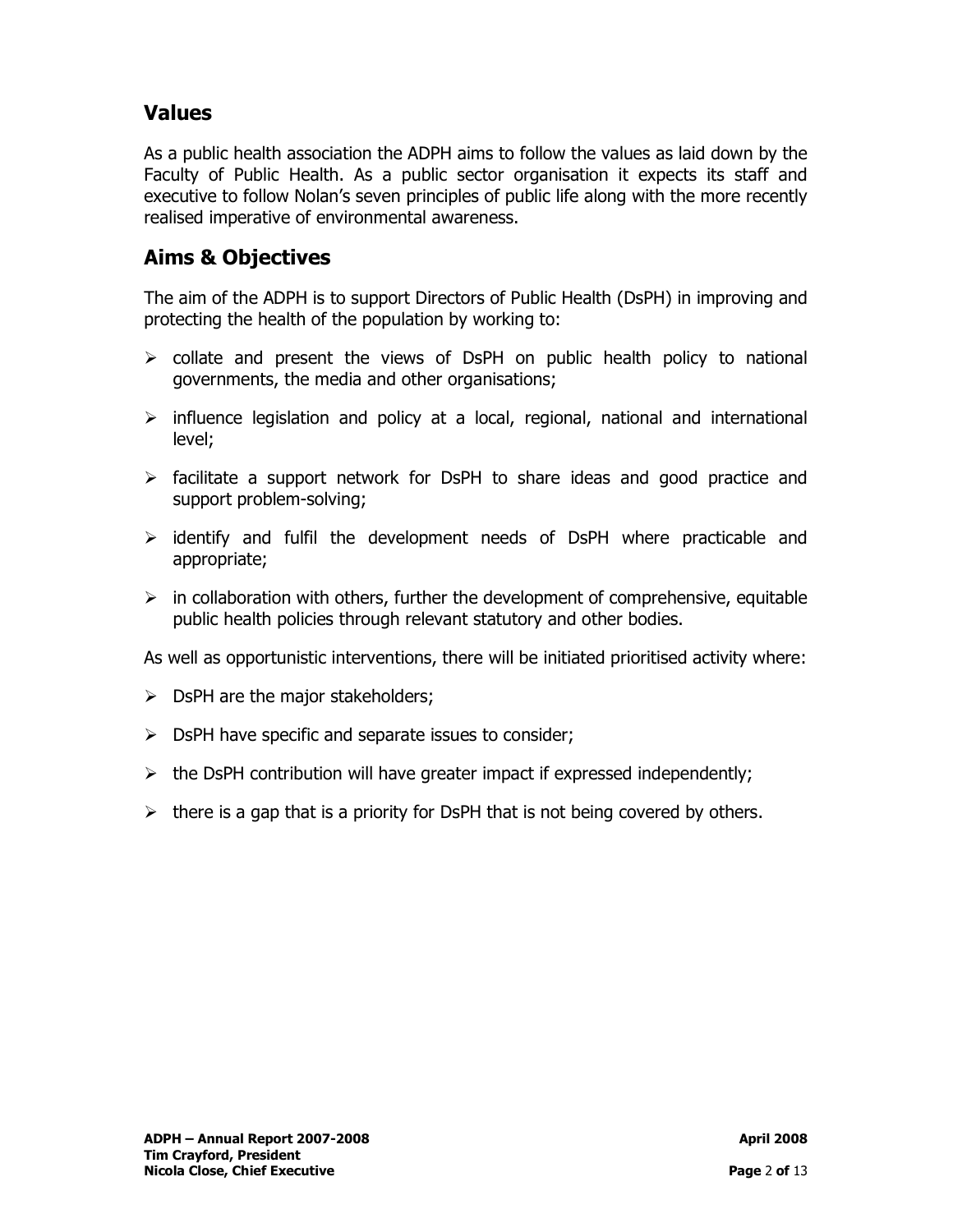# Development and Activity 2007/08

This Annual Report describes developments and activity during 2007/08 on: the reinvigoration of the Association, the delivery of membership services, and activity on behalf of members, which can be summarised as:

- $\triangleright$  policy development and advocacy;
- $\triangleright$  representation on government and other bodies, and response to consultations;
- $\triangleright$  preparation of a core data set of membership that will be completed during 2008 to provide an overview of the DPH population;
- $\triangleright$  supporting networking and communication between members;
- $\triangleright$  continuing development of the ADPH website
- $\triangleright$  regular communications through the local representative structure and the ADPH ebulletin *e-DPH* ; responding to membership enquiries;
- $\triangleright$  organising events aimed directly at DsPH and their current issues;
- $\triangleright$  support for DPH development;
- $\triangleright$  new governance structure, Business Plan and Constitution;
- $\triangleright$  the establishment of staffing, an office base for ADPH staff, and organisational systems & infrastructure;
- $\triangleright$  introduction of a new corporate subscription.

#### Policy development

The Association is involved in policy development in order to positively impact on health and healthcare. Wherever possible policies are developed in partnership with other national Public Health Associations and other organisations working within the wider Public Health context.

The Association has begun a programme of building existing relationships and widening the circle of relevant contacts, developing an understanding of how we should work together with partners such as the Faculty of Public Health (FPH), RIPH/RSH, ADASS, ADCS, the LGA and the NHS Confederation; collaborators such as IDeA (and specifically the Healthy Communities Programme), CIEH, PH Commissioning Network, the HPA and the Association of Public Health Observatories; and with single topic public health organisations such as ASH, Sustrans, the Terrence Higgins Trust or broader based organisations with a public health stream such as the BMA, NHS Alliance etc.

The development of the new ADPH representative structure and constitution provide frameworks that aim to improve and support policy development and the involvement of members in this. During 2008 we aim to fully implement these new frameworks which will improve our ability to build a portfolio of ADPH and joint policies.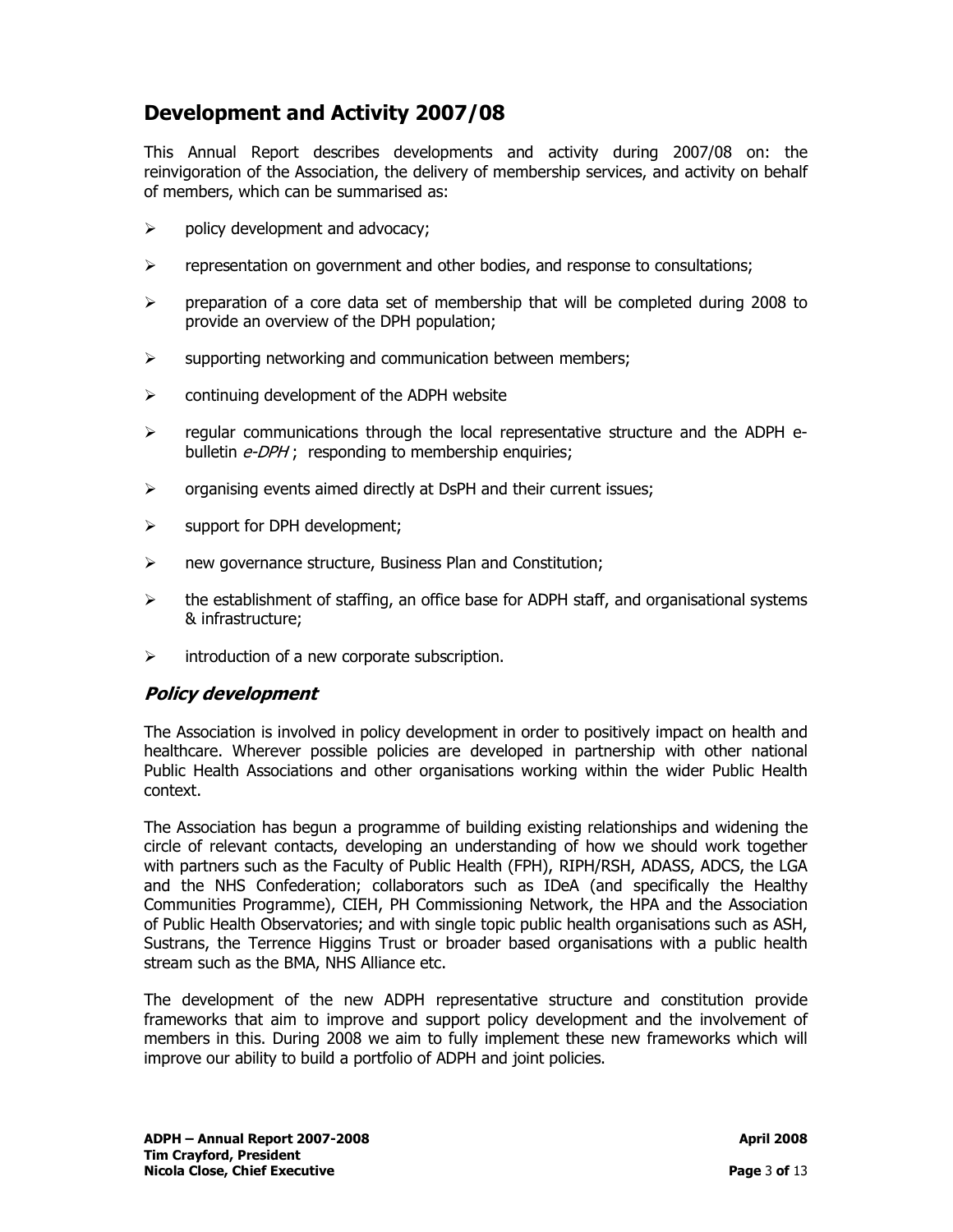Specific policy work during 2007/08 has focused on:

Alcohol – ADPH has worked jointly with the Faculty to produce an Alcohol Position Statement, which is being finalised during April 2008. Discussions have also been held with the Association of Chief Police Officers (ACPO) to explore potential joint initiatives; and the 2007 Annual Conference included presentations and workshops on alcohol.

Sexual health – ADPH worked with RIPH on their Sexual Health conference in November 2007, and it is intended to produce a joint sexual health policy. Discussions have also been held with the Terrence Higgins Trust to explore potential joint work on sexual health.

Active travel – ADPH President Tim Crayford led a joint initiative with Sustrans to develop a unique collaboration of over 70 organisations working across the broad spectrum of public health and environmental issues. The outcome was a powerful policy call for decision-makers nationally and locally to take action on active travel and to make a positive impact on obesity levels. The policy call was launched in April 2008 and continues to attract the support of a wide range of influential organisations.

We have also collaborated with partners on other topics:

Commissioning - in April 2008, ADPH President Tim Crayford joined with Sir Muir Gray, Chief Knowledge Officer & Director of the NHS National Knowledge Service, to announce the launch of the new NHS Public Health Commissioning Network for England. The ADPH are currently collating expressions of interest for involvement in the network, and members will be kept informed as development of the network progresses.

Children's services - we have worked alongside the FPH and Association of Directors of Children's Services on the production of guidance on joint commissioning of children's services across local authorities & PCTs (April 2008).

Sustainable development - the ADPH signed up to the Convergence of Health and Sustainable Development Manifesto early in the year and also endorsed the FPH publication Sustaining a Healthy Future (January 2008).

Smoking – discussions were instigated with ASH to explore potential joint support; and a joint statement was issued with FPH, ASH and CIEH calling on DsPH to press for inclusion of smoking in LAAs (December 2007).

Commercially funded research - joint statement with FPH (December 2007).

#### Advocacy

The President also leads a programme of advocacy, seeking to highlight key public health issues, addressing priority topics, responding to policy statements, news items, media requests, and invitations to present at external events. He is supported in this by the PR and media consultancy organisation Fishburn Hedges who have supported the introduction of media contacts and acted as media desk for the ADPH. Funding for this was through a DH grant.

Topics and issues that the President has addressed during 2007/08 include:

U-CAN – Tim Crayford began the year by advocating for Urban Community Access Networks which would provide safer routes for walking and cycling across urban areas. This initiative developed into the hugely powerful collaboration which produced the Take Action on Active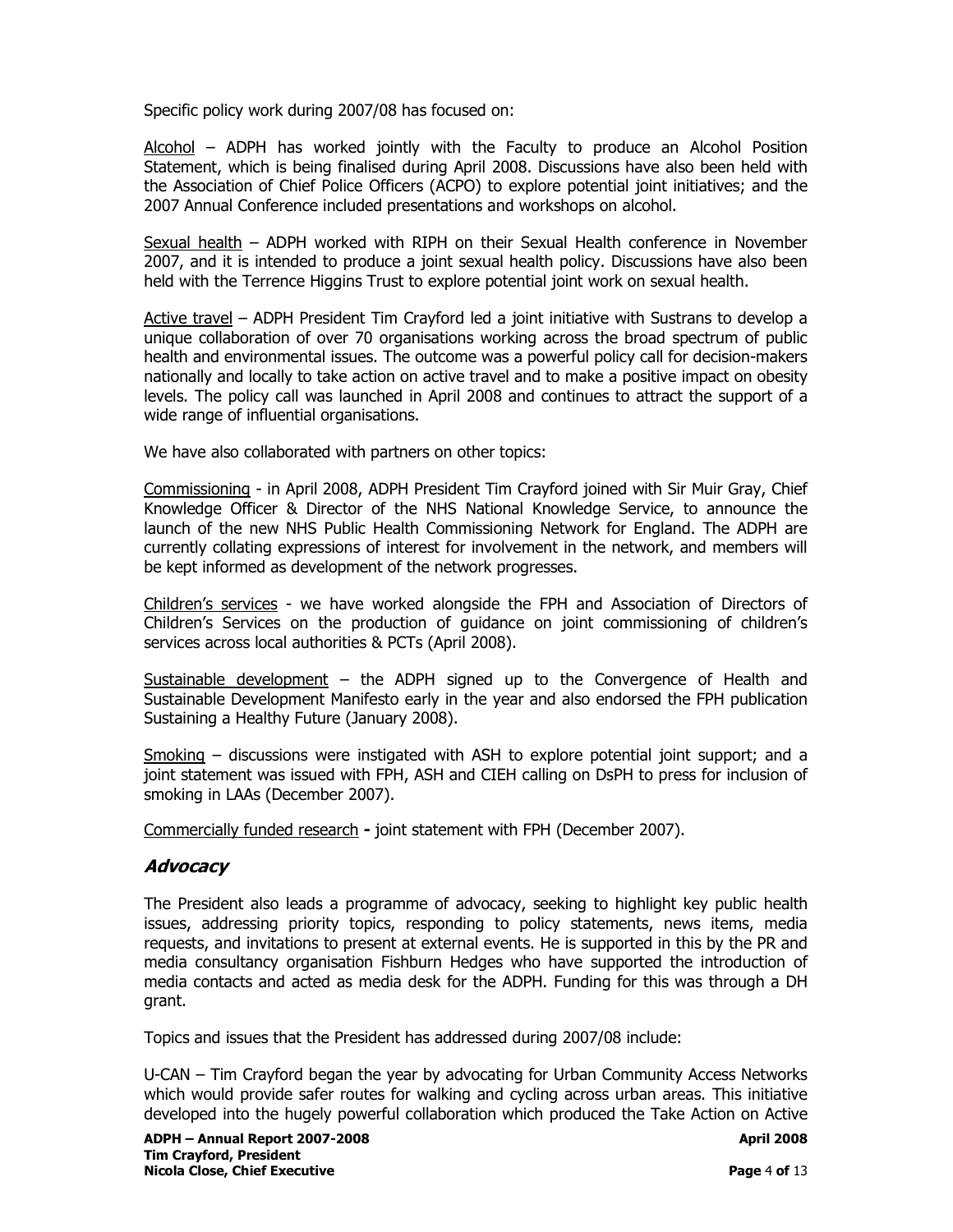Travel publication. Work will continue to add further signatories and to ensure action is taken.

Smoking legislation – Tim appeared on the Radio 4 'You and Yours' programme to discuss the 2007 smoking legislation.

Health Select Committee review of NICE – Tim gave evidence to the Health Select Committee during its review of NICE.

Choosing Health funding – in October 2007 the ADPH released a press statement giving the results of our survey on the Choosing Health funding. This was widely reported and Tim Crayford was interviewed on several national TV and radio programmes.

Screening proposals – in February 2008, Tim was interviewed by the BBC and the Telegraph concerning the new health screening proposals.

ADPH feature in the Times – Tim was also interviewed by the Times as part of a feature on the Association.

LGA Health Commission – in March 2008 Tim gave evidence to the LGA Health Commission reviewing the future structure & organisation of public health.

London Mayoral elections – in the lead up to the elections, Tim took the opportunity to lobby candidates on the ADPH Active Travel initiative; and also met with Boris Johnson to discuss public health issues for London and the U-CAN and Active Travel initiatives.

#### Representation and consultations

The ADPH is frequently invited to input to and participate in groups and committees, and representatives are sought from the Executive members or where possible from the wider membership. A summary of representation is provided at Appendix 1.

ADPH also participates in a range of public health consultation exercises (including requests for evidence) that relate to public health policy and practice, with members' expertise being used to draw up responses and evidence. Responses to consultations are disseminated to members and are available on the ADPH website.

During 2007/08 we participated in the following consultation exercises:

- Health Select Committee Inquiry into Health Inequalities January 2008
- HPA Local and Regional Services Framework October 2007
- PH Career Framework September 2007
- Control of disease June 2007
- NHS core curriculum June 2007
- Commissioning Framework for Health and Well Being May 2007
- Pandemic Flu plan May 2007
- Conservative Party consultation on public health April/May 2007

Members were also asked to input views into early drafts of the JSNA guidance from the DH and the Social Marketing Centre materials aimed at supporting public health teams with childhood obesity.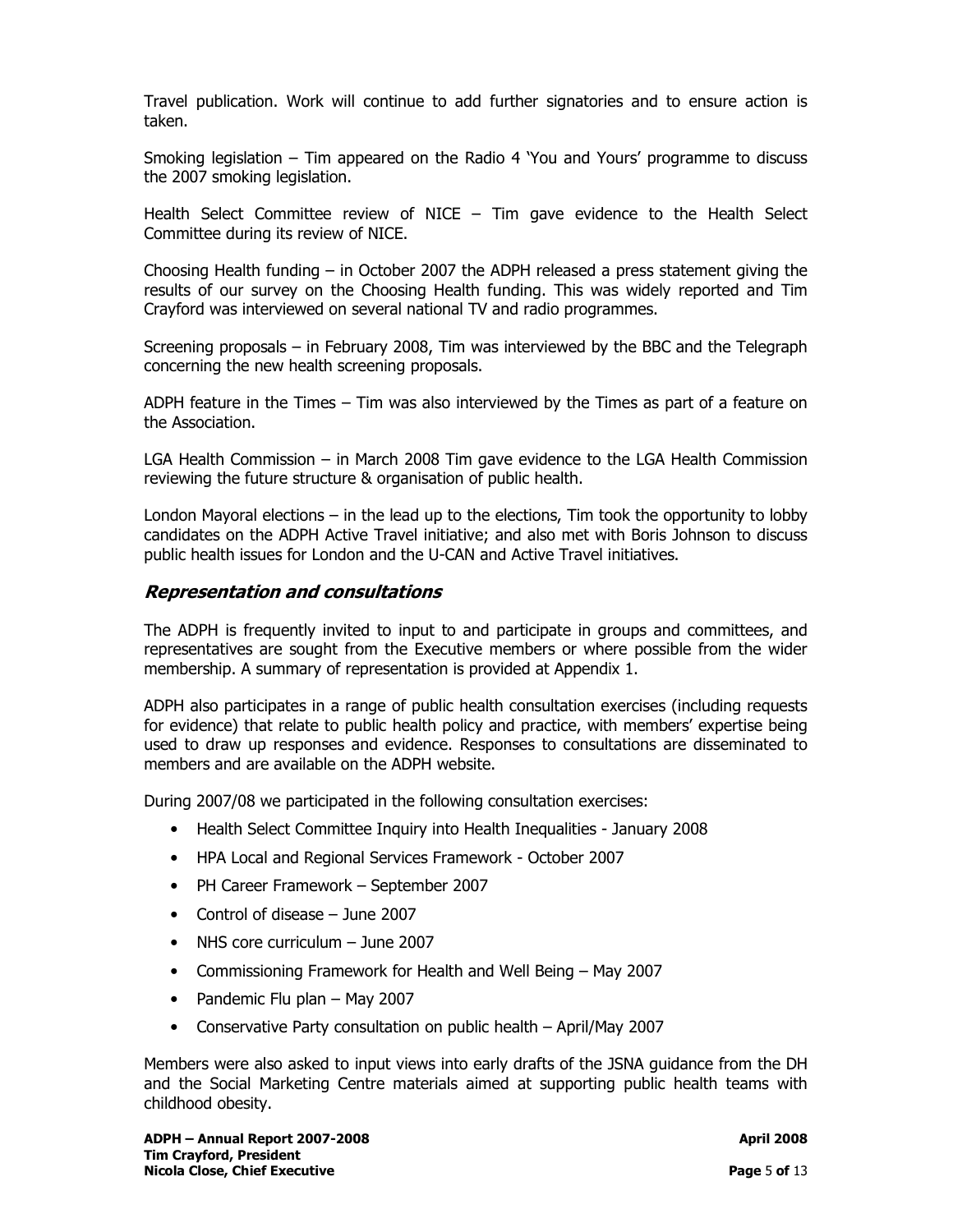#### Core data set

Work began in early 2008 on the preparation of a core data set of members. During 2008, members will be asked to contribute information on their role and associated core data. The data will then be collated to provide a unique and comprehensive overview of the DPH population throughout the UK, and to inform the planning of membership services.

The review, maintenance and updating of this core data set is the subject of a funding bid to DH.

#### Networking and communication

The new representative structure described elsewhere in this report provides for two ADPH representatives from each devolved country/English NHS Region, with the aim of increasing membership engagement with the Association, and supporting networking and communication between local members.

Continuing improvements to the website, and plans for the re-development of the ADPH egroup (currently hosted through the FPH website) will further improve communication.

#### Website

During 2007/08 there has been continuing development of the ADPH website (www.adph.org.uk), with the aim of providing immediate and useful information to members on the Association and its activities. Work will continue during 2008.

In 2007 a new service was introduced, with the addition of a daily news-feed that provides up-to-date information and web links to topical public health issues.

#### **Communication**

As previously mentioned, the new representative structure increased local ADPH representation, with the aim of improving communication between the Association and its members.

During the year members have received five  $e$ -DPH newsletters providing news and updates on the work and activities of the Association, membership benefits, events and topical information. Further e-mails have asked for policy input and provided time-limited information.

Most communication with members and others is now carried out using e-mail and this is proving very effective as well as keeping stationery and postage costs to a minimum. Teleconferencing is used as a matter of course for the monthly executive meetings and other planning meetings, reducing travel cost, time and environmental impact.

The introduction of ADPH staffing enables prompt response to membership enquiries; and the website provides a facility for members and others outside the organisation to make immediate email contact with staff via an *enquiries* email link.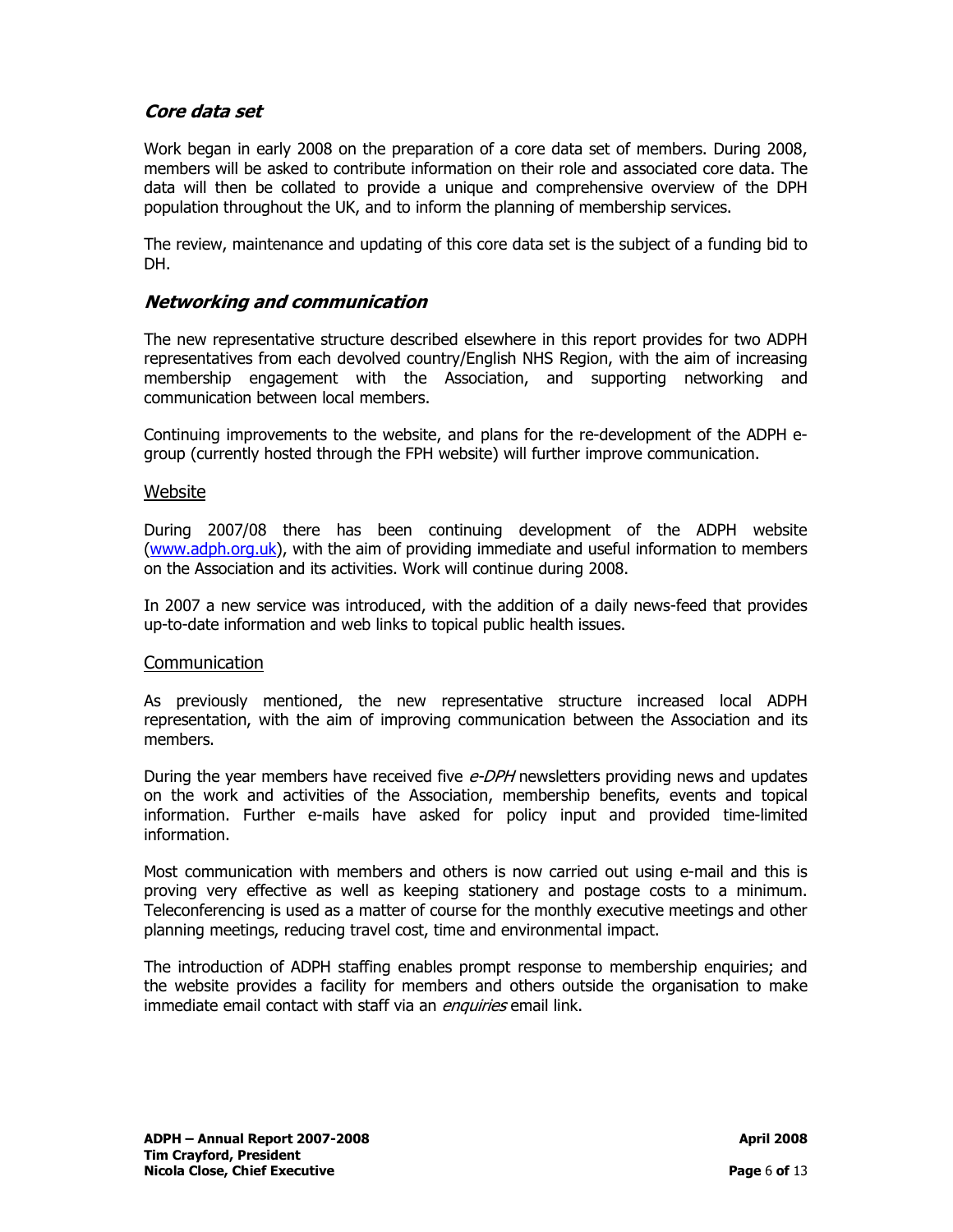### Events

The Association continues to provide events aimed directly at DsPH, with programmes that are topical and useful to DsPH and their current issues. During 2007/08 the following events were held.

#### ADPH Annual Conference, AGM and Parliamentary reception - May 2007

Over sixty members attended the 2007 Annual Conference, which focused on the political and advocacy role of Directors of Public Health and also:

- explored working together with partners for health and wellbeing
- examined collaboration with national organisations to tackle alcohol issues
- considered how social marketing can promote and achieve change.

Presentations were received from the President of the Association of Directors of Adult Social Services, the Association of Directors of Children's Services, the Head of Public Health Development at the Department of Health, Chief Executive of The Portman Group, and the Director of the Institute for Social Marketing. Members were also able to participate in workshops on topical issues.

The ADPH AGM followed the conference, and in the evening members were given the opportunity to join their Members of Parliament at an ADPH parliamentary reception held at Westminster.

#### The Great Public Health Debate at the FPH Conference

ADPH President Tim Crayford chaired the first Great Public Health Debate which was held as part of the Faculty of Public Health's 2007 conference. Panel members were: shadow Public Health Ministers Andrew Murrison MP and Sandra Gidley MP, Niall Dickson (Chief Executive of the King's Fund) and Faculty President Alan Maryon-Davis. This successful event will be held again as part of the Faculty's 2008 conference in Cardiff.

#### ADPH Governance & Policy workshop

In November 2007 all members of the re-formed and extended ADPH Executive were invited to participate in a workshop to discuss policy priorities and the future development of the Association. Outcomes from this workshop have contributed to the development of the Business Plan and governance framework. A further workshop will be held in November 2008.

#### Joint ADPH/ADASS/ADCS conference May 2008

Following feedback from the 2007 conference the Association has been working alongside the Association of Directors of Adult Social Services and the Association of Directors of Children's Services to plan and deliver the joint conference being held on  $20<sup>th</sup>$  May. This will focus on working together to narrow the gap in health inequalities, and will be the first time these three organisations have combined to provide a joint conference for their members.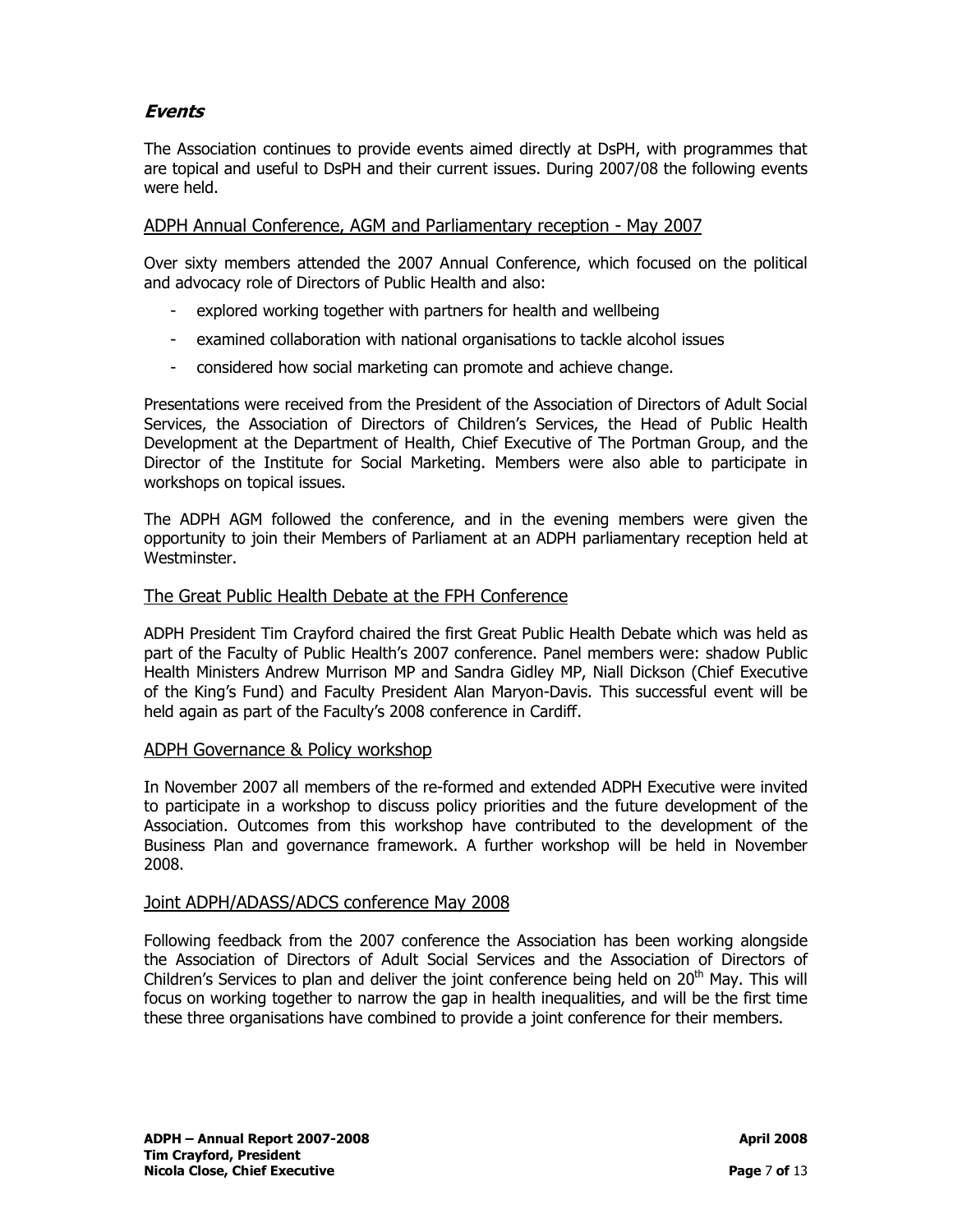#### Director of Public Health development and support

DPH Annual Report Competition – full details at: http://www.adph.org.uk/annual\_report\_competition.php

The 2007 Annual Report competition received thirty two entries. Sheffield PCT took first place, with Portsmouth City Teaching PCT in second place and Hull PCT taking third place. Runners up were Leeds PCT and Suffolk PCT.

The 2008 competition is currently underway, with awards being presented in June at the FPH conference.

#### The DPH role

The ADPH was asked by the DH to develop with the FPH a short publication on the role of the DPH. Work is continuing on this project.

#### Learning sets

During 2007 ADPH initiated discussions with ADASS and ADCS around holding regionally based learning sets between Directors of Adult Social Services, Directors of Children's Services and DsPH to maximise the potential of the three-way relationship in terms of joint strategic needs assessments and tackling health inequalities. The other Associations are enthusiastic and this is currently the subject of a funding bid to DH.

#### Governance

One of the first tasks for staff was ensuring a robust governance framework to take the Association forward.

#### ADPH Executive

In early 2007 a new representative structure was developed supporting improved engagement and ownership by DsPH at local and national levels. These new arrangements were shared with all members and discussed at the 2007 AGM, when the go-ahead was given to put them in place.

The new representative structure provides more democratic and inclusive governance, widening membership of the Executive and improving engagement and ownership by DsPH at regional and national levels, and comprises:

- Honorary Officers;
- two representatives for each of Scotland, Wales and Northern Ireland;
- two representatives for each NHS Region in England;
- two representatives drawn from the Regional Directors of Public Health;
- observers and ex-officio members.

Full details of the roles and rules for all Executive members can be found in the new Constitution.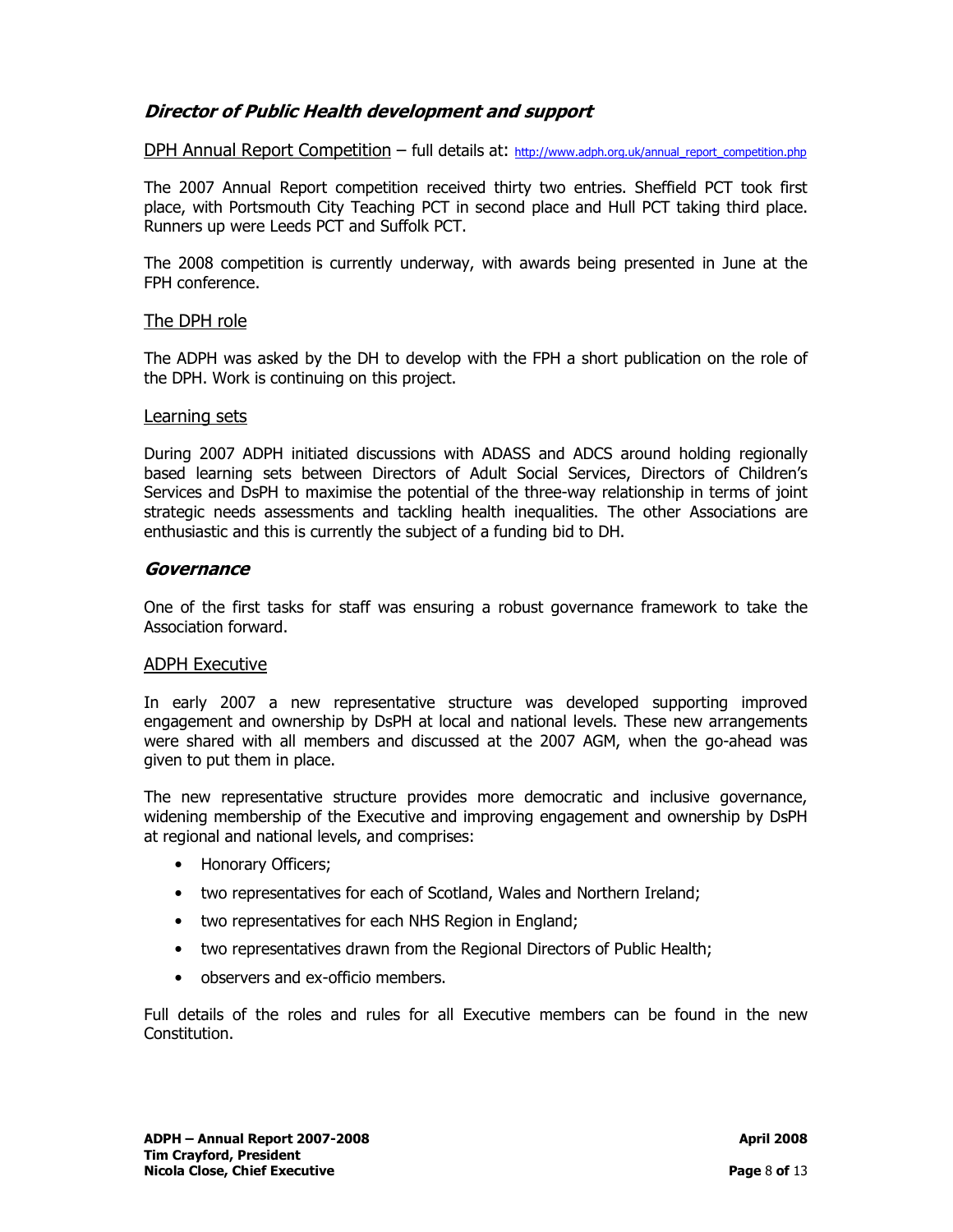Over the summer of 2007, full members were invited to submit nominations for the new representative positions. As no positions were contested, it was not necessary to hold elections, and the new representatives took up post in October.

Executive membership throughout 2007/2008 appears at Appendix 2. There are currently two vacancies at Honorary Officer level and three further representative vacancies.

There have been nine minuted executive meetings held by teleconference and two executive workshops during the year. This balance between face to face and distance meetings has worked well and will be continued.

#### **Constitution**

The current constitution was written in 2005 before the opportunity to employ staff came about. It was also before the new more representative structure was decided upon. The constitution has therefore been revised to reflect these changes and add further detail to make it a more complete document. It will be presented for approval by members at the 2008 AGM.

Detailed descriptions of roles and responsibilities for the staff and Executive have been produced. Work will continue during 2008 on the development of policies (such as conflict of interest; representation etc) and protocols to ensure probity and accountability.

#### Business Plan 2007-2010

The Chief Executive has produced a 2007-2010 Business Plan for the Association, which was written after discussions with the executive and between members at events and meetings over the last two years. The draft Business Plan has been shared with members and will be presented to the 2008 AGM for ratification.

#### Staffing and infrastructure

#### ADPH staffing

Until the summer of 2007 the Association did not have staff and relied on time given by its members, plus external project management (including the Faculty of Public Health and ALPHA) to organise events and development opportunities largely paid for by Department of Health (DH) grants. The DH funding in 2007 provided the ability to employ staff to set up the framework to take the Association forward.

Currently there are three members of staff (2.1 wte) who are seconded from Cambridgeshire PCT until April 2009. These are: Chief Executive (full time); Project Manager (22 hrs per week); Administrator & Project Manager (20 hrs per week). HR policies and procedures used are those of the host PCT.

Staff are part of the local public health network and the Chief Executive has regular meetings with the local DPH to ensure local accountability. The Chief Executive meets regularly with, and is accountable to, the President, other Honorary Officers and the Executive.

The use of Fishburn Hedges (a PR and media relations consultancy based in London) as a media desk during periods of high activity has enabled a fast response to media enquiries following press releases.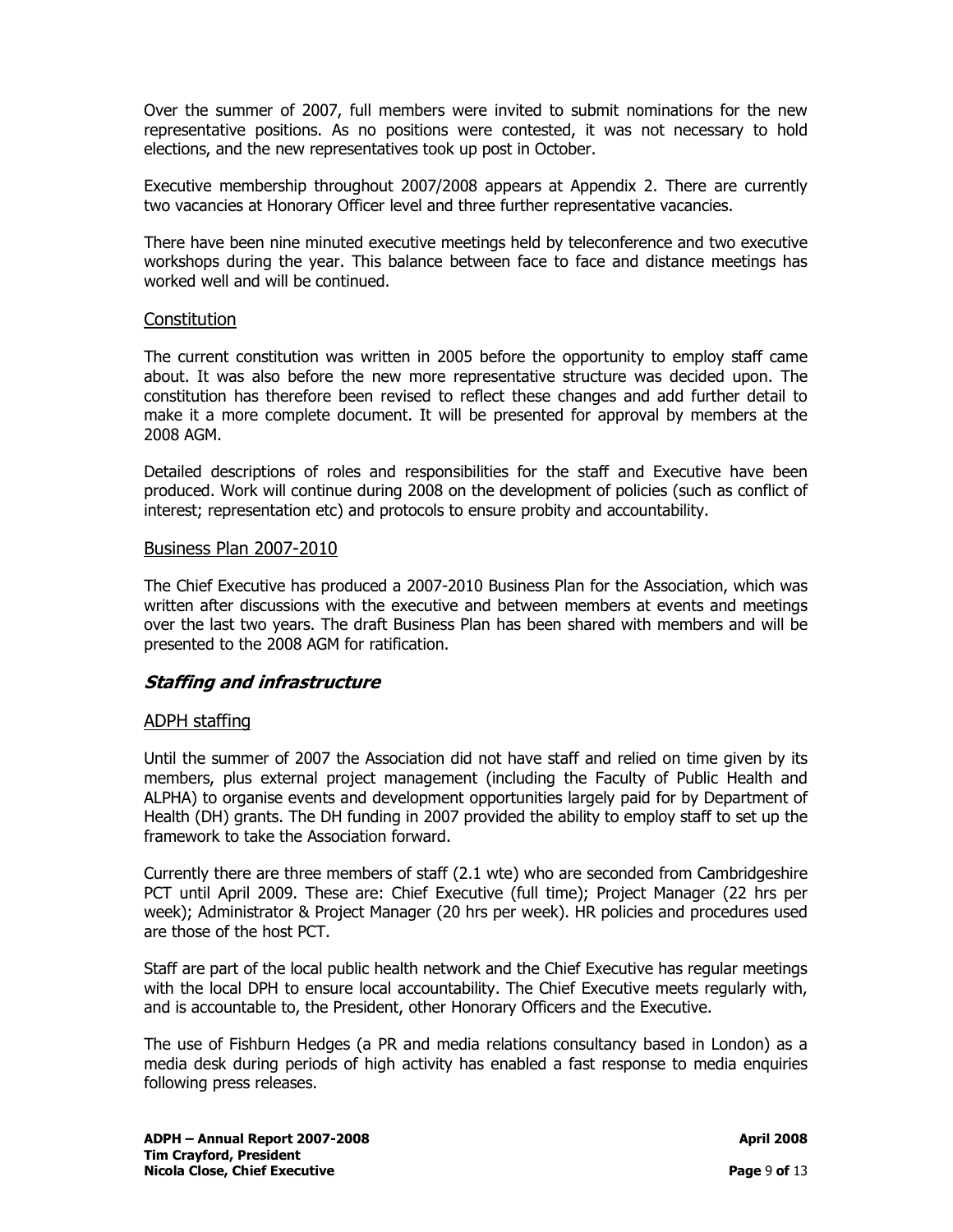#### ADPH office

The Association has set up an office in Cambridge hosted by the local Primary Care Trust. The arrangement has been agreed until April 2009 in the first instance. This provides good value for money whilst retaining the ability of staff to travel widely and attend regular meetings in London, and elsewhere as necessary.

#### Communications

The IT network is part of the NHS web and supported under the PCT contract. As well as office PCs there is the opportunity for remote and mobile working to allow staff to work flexibly. Although by no means paperless, the ADPH encourages e-mail and web-based communication wherever possible.

#### Finance

The ADPH budget is managed by Cambridgeshire PCT as host, with NHS systems and policies applying to all transactions. The Chief Executive has established robust financial accounting and monitoring systems to ensure probity and accountability, including an agreed budget profile, monthly budget statements, in-house monitoring and oversight by the Treasurer.

A statement of the accounts for 2007/08 has been prepared separately and will be reported to the 2008 AGM. Auditing is undertaken under existing NHS procedures and carry forward is allowed to ensure business continuity.

#### **Subscriptions**

During 2006/07 the Association discussed with and consulted members on the introduction of an ADPH subscription, without which the Association could not progress and thrive as an active, sustainable and independent organisation working on behalf of Directors of Public Health. At the 2007 AGM it was agreed that the ADPH should introduce a subscription and the Executive was mandated to work up detailed proposals. The model adopted was one of a corporate subscription based on a fixed sum (£500) for each Primary Care Organisation in England plus a population levy.

As Wales, Scotland and Northern Ireland have differing structures and funding streams, discussions are continuing as to the most appropriate methods of raising their subscriptions.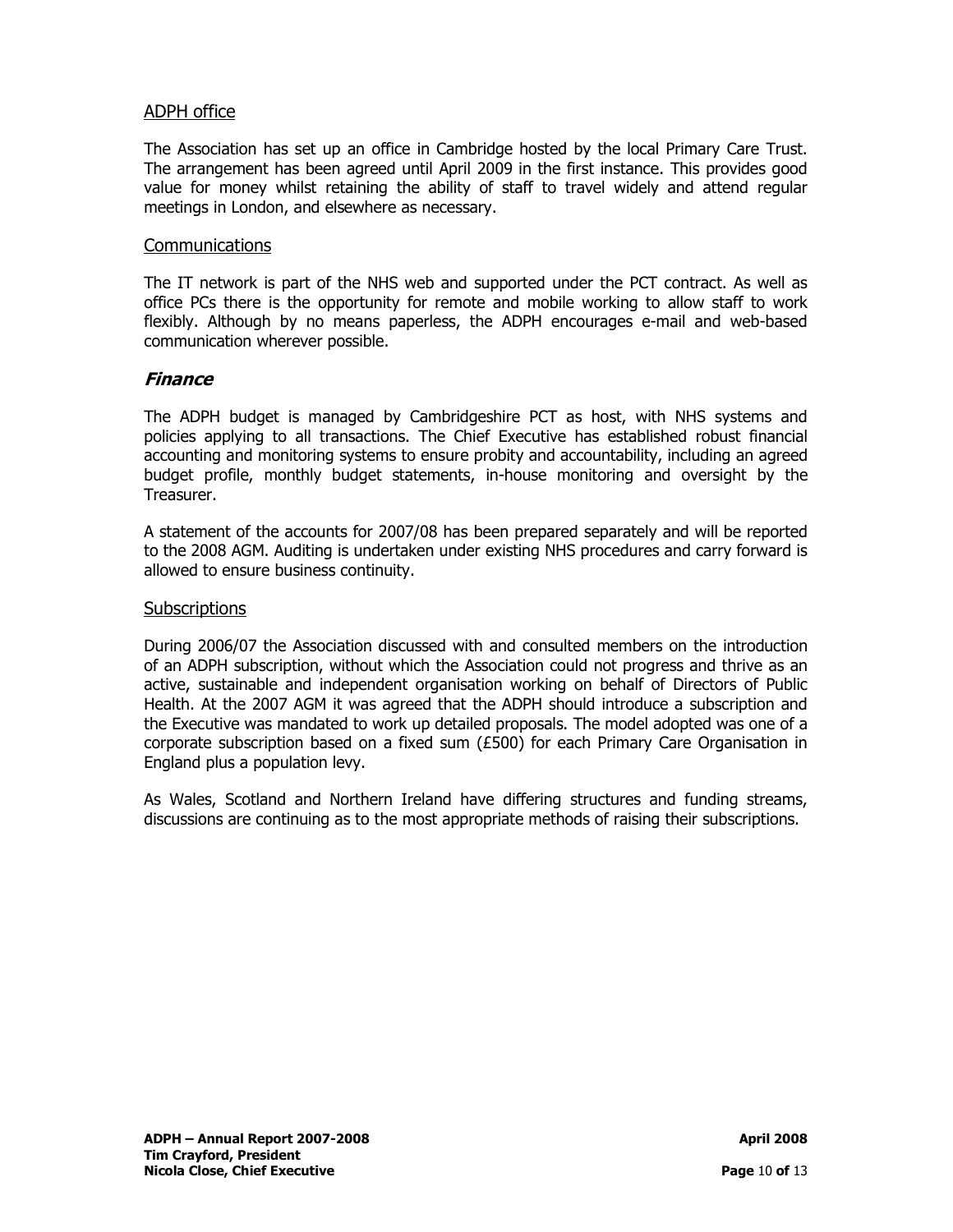# Appendix 1 – Representation on other bodies

| <b>Details</b>                                                                                                                                | <b>ADPH Representative</b>            |  |
|-----------------------------------------------------------------------------------------------------------------------------------------------|---------------------------------------|--|
| Public Health Leadership Group Development<br>Meeting                                                                                         | Diana Grice                           |  |
| PH Leadership Forum for Pharmacy                                                                                                              | Paul Edmondson-Jones                  |  |
| Pharmaceutical public health implementation<br>advisory group                                                                                 | Paul Edmondson-Jones                  |  |
| &<br><b>Scientific</b><br>Group<br>for<br>Implementation<br>Technical Advice to Strategic Co-ordinating<br>Groups (STAC Implementation Group) | <b>Andrew Clark</b>                   |  |
| Information Centre for Health & Social Care:<br>Review of Survey Programme                                                                    | lan Cameron                           |  |
| Home Office consultation on young people &<br>substance misuse                                                                                | Paul Redgrave,<br><b>Barnsley PCT</b> |  |
| LGA Community Well-being Board Away-day:<br>3.9.07                                                                                            | Nick Hicks                            |  |
| Health<br>DH.<br>Public<br>Review<br>Dental<br>Stakeholder Group                                                                              | Dympna Edwards                        |  |
| Know Your Limits National Steering Group                                                                                                      | Paul Edmondson-Jones                  |  |

# Appendix 2 – ADPH Executive Membership 2007/08

#### Elected Honorary Officers:

| <b>Position</b>             | <b>Name</b>                                        | <b>Term of office</b> |
|-----------------------------|----------------------------------------------------|-----------------------|
| <b>President</b>            | Tim Crayford                                       | 2006/09               |
| <b>Vice-President</b>       | Nigel Monaghan (stepping down at '08 AGM)          | 2006/09               |
| <b>Secretary</b>            | Paul Edmondson-Jones (co-opted Jan '08 - '08 AGM ) | 2006/09               |
| <b>Treasurer</b>            | Janet Atherton                                     | 2007/10               |
| <b>Membership Secretary</b> | Mike Robinson                                      | 2006/09               |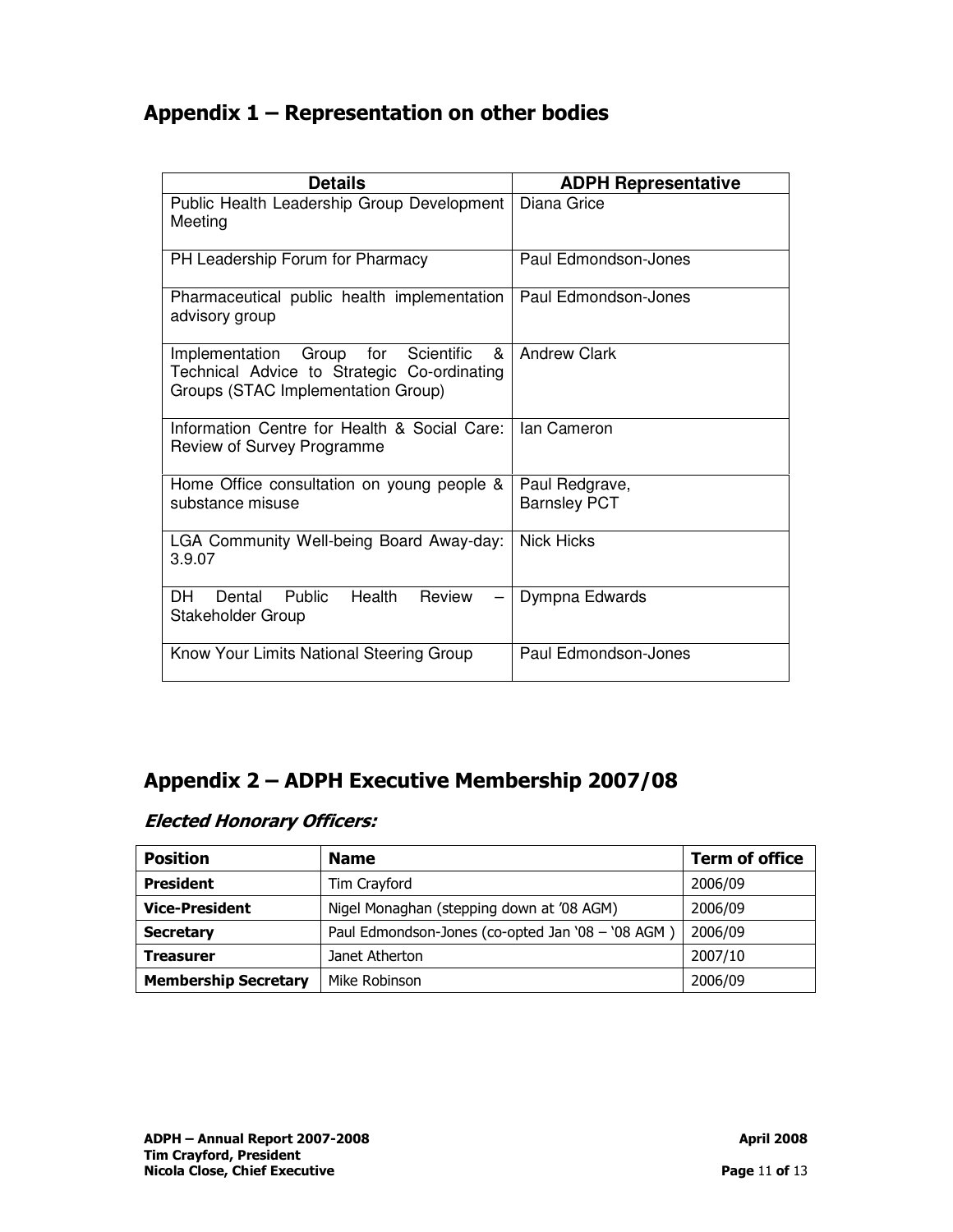| <b>Region/</b><br><b>Country</b>               | <b>Executive Committee member</b>                                                                                |                                                               | <b>Policy Member</b>                                                                                             |  |  |
|------------------------------------------------|------------------------------------------------------------------------------------------------------------------|---------------------------------------------------------------|------------------------------------------------------------------------------------------------------------------|--|--|
| <b>Scotland</b>                                | <b>Dorothy Moir</b><br>DPH, NHS Lanarkshire                                                                      |                                                               | <b>Alison McCallum</b><br>DPH, NHS Lothian                                                                       |  |  |
|                                                | Stephen Monaghan,                                                                                                |                                                               | Jo Charles<br>Associate DPH, Gwynedd & Anglesey<br>NPHS Wales (stood down February 2008)                         |  |  |
| <b>Wales</b>                                   | Local DPH Cardiff, NPHS Wales                                                                                    |                                                               | Vacant (since February 2008)                                                                                     |  |  |
| <b>Northern</b><br><b>Ireland</b>              | <b>Bill McConnell</b><br><b>Western HSSB</b>                                                                     |                                                               | Vacant                                                                                                           |  |  |
| <b>North East</b>                              | Danny Ruta<br>DPH, Newcastle PCT                                                                                 |                                                               | Vacant                                                                                                           |  |  |
| <b>North West</b>                              | <b>Frank Atherton</b><br>DPH, North Lancashire PCT                                                               |                                                               | <b>Mike Leaf</b><br>DPH, Blackburn with Darwen PCT                                                               |  |  |
| Yorkshire &<br>the Humber                      | <b>Ian Cameron</b><br><b>DPH Leeds PCT</b>                                                                       |                                                               | Judith Hooper<br>DPH, Kirklees PCT                                                                               |  |  |
| East<br><b>Midlands</b>                        | <b>David Black</b><br>DPH, Derbyshire County PCT                                                                 |                                                               | <b>Chris Packham</b><br>DPH, Nottingham City PCT                                                                 |  |  |
| West<br><b>Midlands</b>                        | <b>Catherine Woodward</b><br>DPH, Telford & Wrekin PCT                                                           |                                                               | <b>Isabel Gillis</b><br>DPH, Shropshire County PCT                                                               |  |  |
| of l<br>East<br><b>England</b>                 | <b>Andy Liggins</b><br>DPH, Peterborough PCT                                                                     |                                                               | <b>Peter Bradley</b><br>DPH, Suffolk PCT/CC                                                                      |  |  |
| <b>London</b>                                  | <b>Maggie Harding</b><br>DPH, Sutton & Merton PCT                                                                |                                                               | <b>Ruth Wallis</b><br>DPH Lambeth PCT                                                                            |  |  |
| <b>South East</b>                              | <b>Diana Grice</b><br>DPH & Wellbeing/Medical Director,<br>East Sussex Downs & Weald &<br>Hastings & Rother PCTs |                                                               | <b>Farhang Tahzib</b><br>DPH, West Sussex PCT                                                                    |  |  |
| South<br><b>Central</b>                        | <b>Nick Hicks</b><br>DPH, Milton Keynes PCT                                                                      |                                                               | <b>Paul Edmondson-Jones</b><br>Director of Health & Wellbeing, Portsmouth<br>City tPCT & Portsmouth City Council |  |  |
| <b>South West</b>                              | <b>Debra Lapthorne</b><br>DPH, Plymouth Teaching PCT                                                             |                                                               | <b>Rosemary Geller</b><br>DPH, Jersey                                                                            |  |  |
| <b>Regional</b><br><b>DPH</b><br>(shared role) | <b>Paul Cosford</b><br>RDPH,<br>NHS East of England                                                              | <b>Andrew Jones</b><br>RDPH, North Wales<br><b>NPHS Wales</b> | <b>Andrew Clark</b><br>Deputy RDPH<br>NHS Yorkshire & the Humber                                                 |  |  |

## Elected regional and country representatives (2007 – 2010):

# Ex-officio (non-voting):

| <b>Position</b> | <b>Name</b>  | Term of office |
|-----------------|--------------|----------------|
| Chief Executive | Nicola Close | Ex-officio     |

## Observers (non-voting):

| <b>Position</b>         | <b>Name</b>  | Term of office |
|-------------------------|--------------|----------------|
| <b>Faculty Observer</b> | Margaret Guy | $2006 - 2009$  |